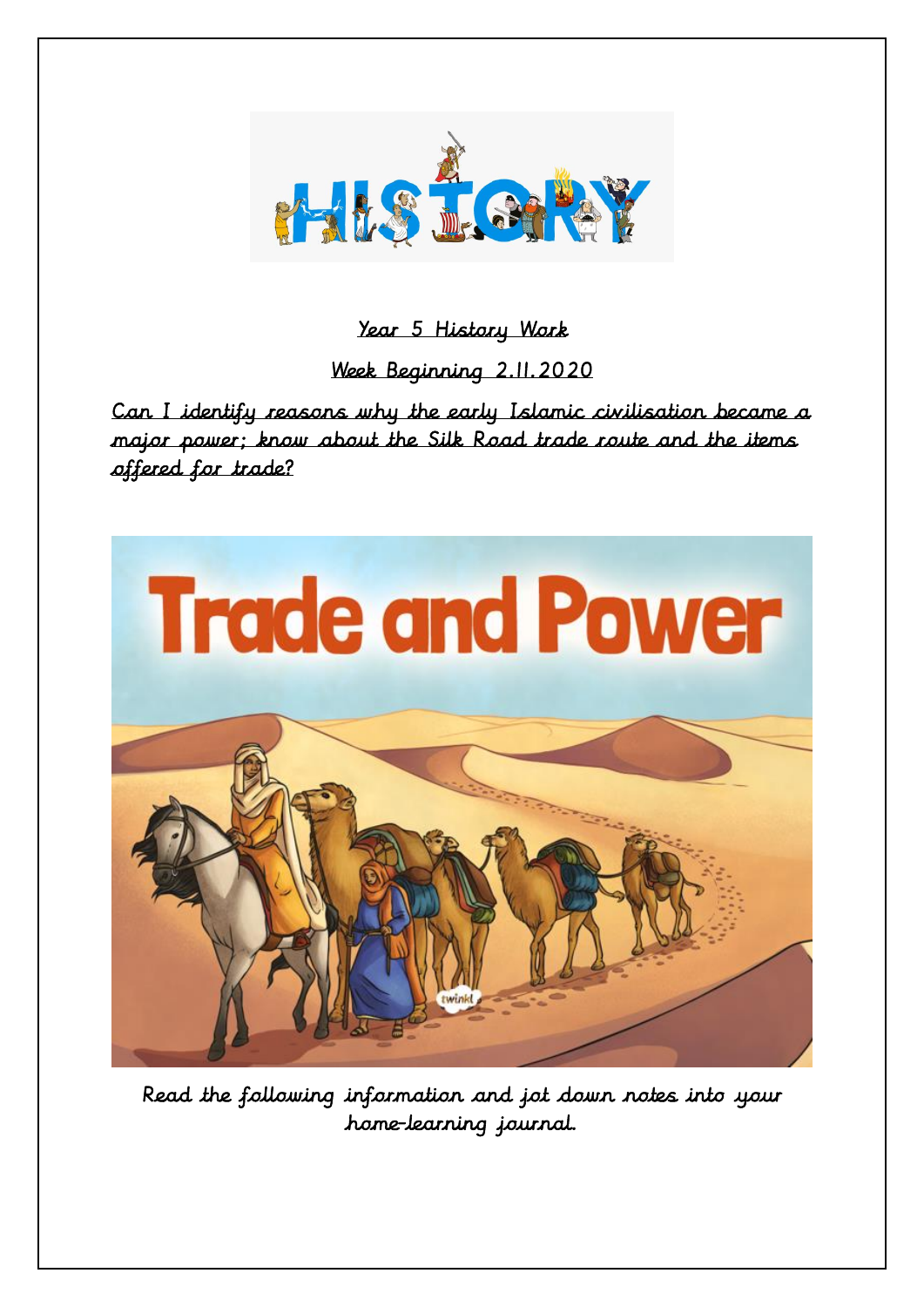

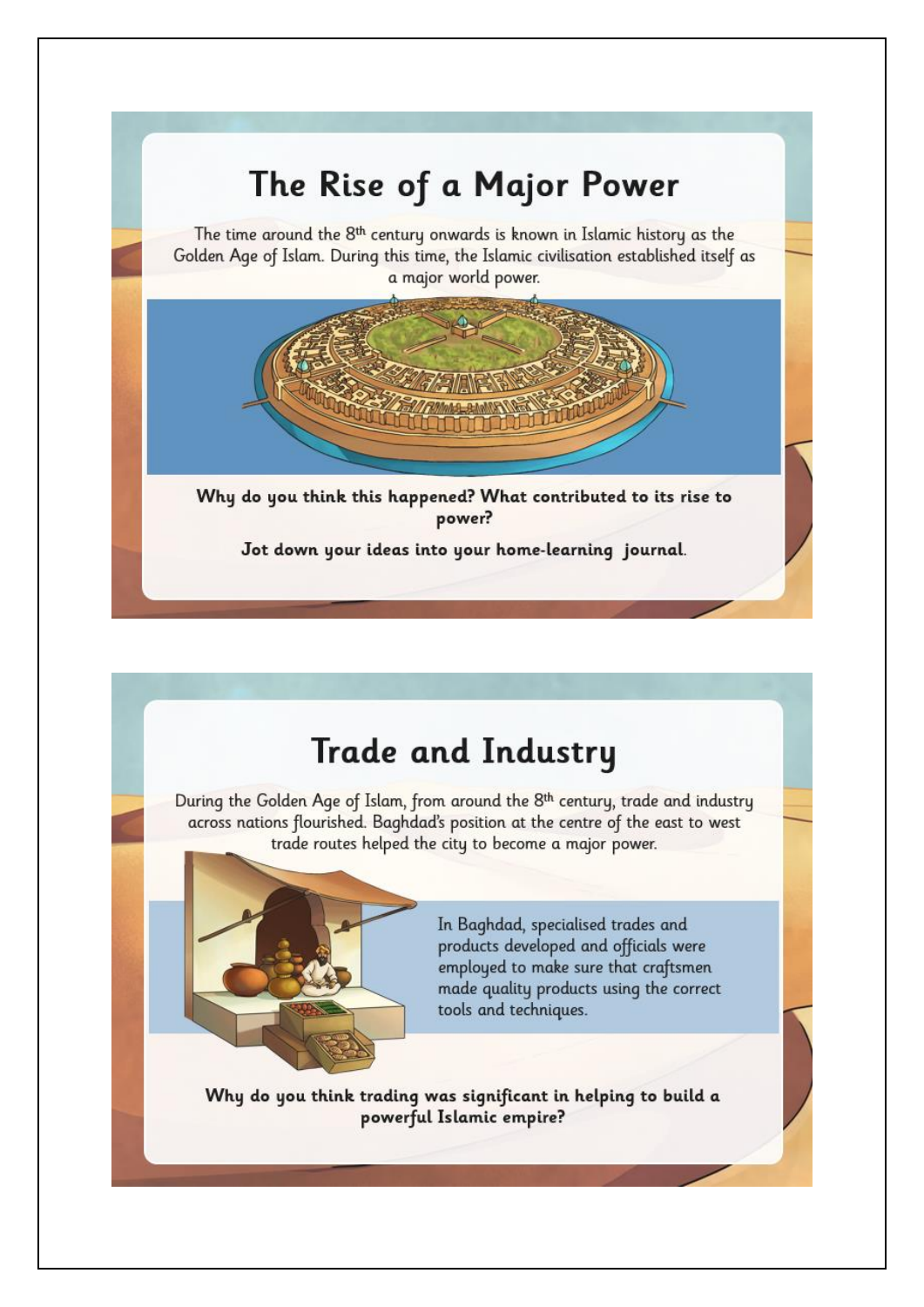

The Silk Road was a group of trade routes that went across Asia to the Mediterranean Sea. This let China trade with the Middle East and the Mediterranean world.

It was called the Silk Road because silk was traded along it. At the time, silk was only made in China, and it was a valuable material. The Silk Road not only earned China a lot of money, but all along the route cities prospered and markets flourished. Cities like Samarkand and Bukhara were built largely on the trade from the silk route.

You can find out more information about the Silk Road here: [https://kids.kiddle.co/Silk\\_Road](https://kids.kiddle.co/Silk_Road)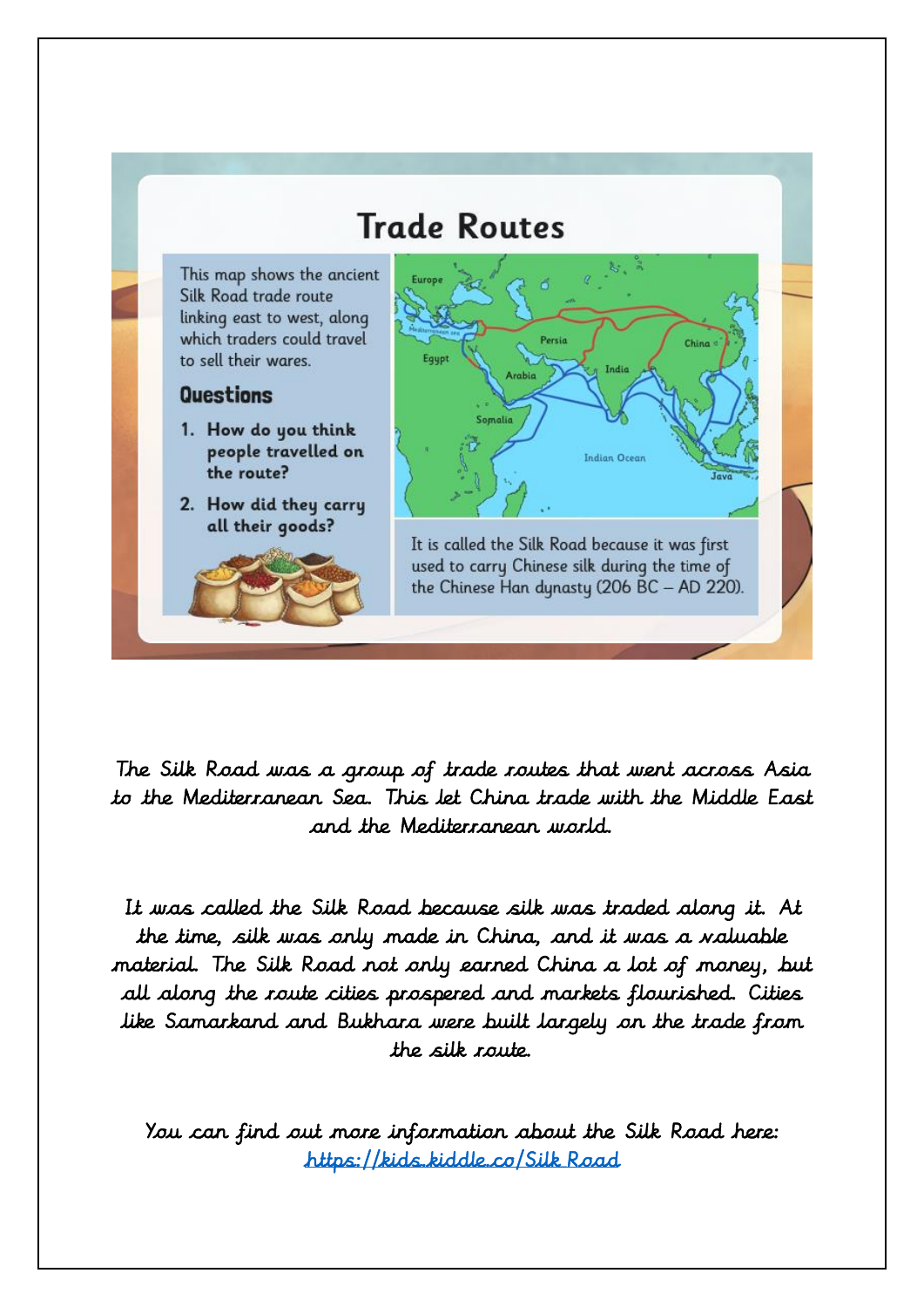

## Use the above template to help you draw and label your own map of the Silk Road. Use the plain paper in the back of your homelearning journal

Use this to help you if you are stuck: [https://kids.kiddle.co/Image:Silk\\_route.jpg](https://kids.kiddle.co/Image:Silk_route.jpg)